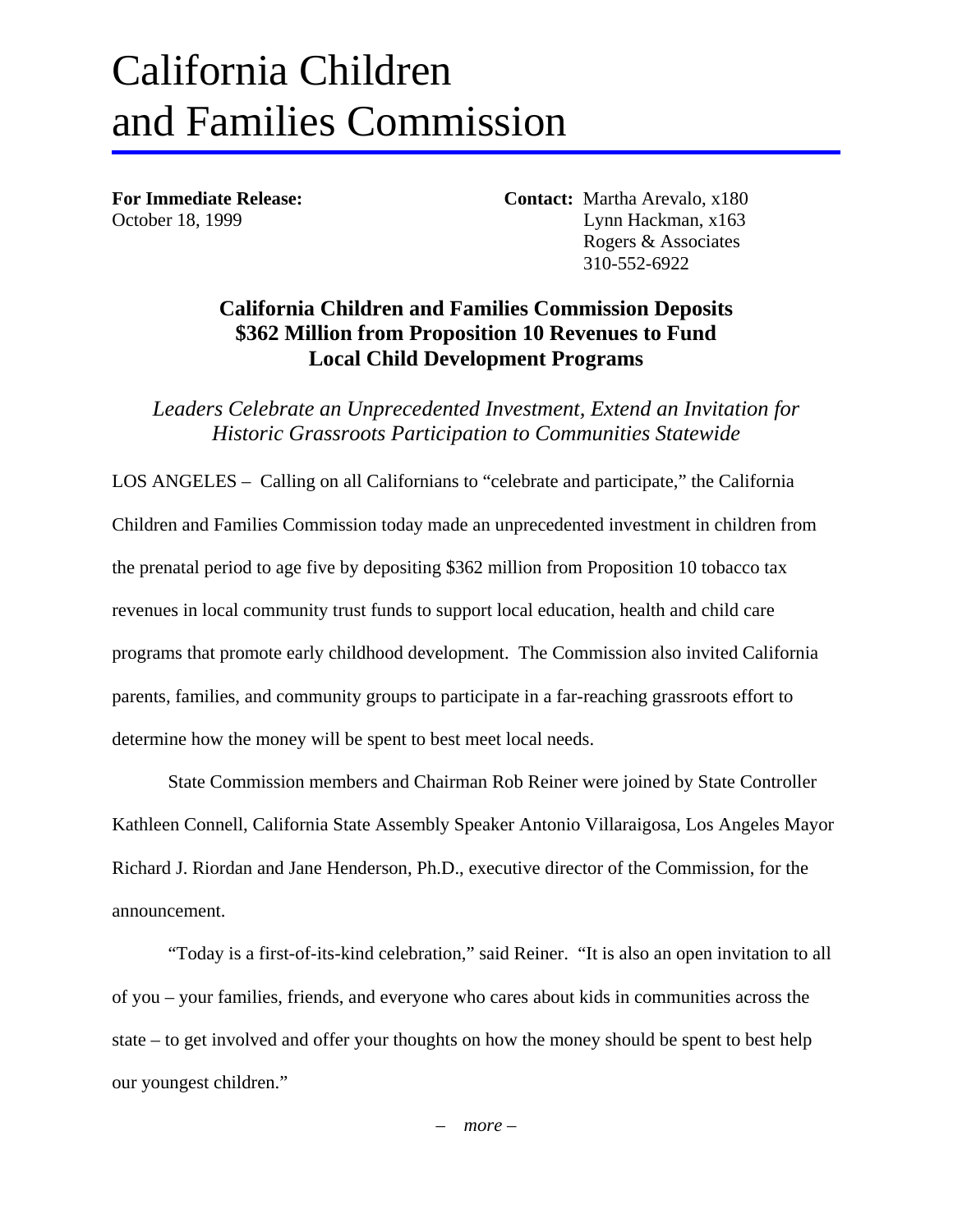Prop. 10 Revenues Page 2 of 3

Prop. 10 is designed to create a comprehensive and integrated system of services to help children from the prenatal period to age five. Eighty percent of the revenues from the tax on cigarettes are distributed to County Commissions statewide based upon county birth rate data, according to the county where the birth mother resides. County Commissions develop strategic plans for spending the funds, but only after gathering extensive public input on local needs. Prop. 10 revenues are being transferred today into local trust funds set up by the County Commissions so that the money will be ready when local plans are in place.

"This year, Prop. 10 will generate approximately \$700 million in tobacco tax revenues to help provide California's youngest children a foundation for healthy, productive and positive lives," said Connell. "Significantly, 80 percent of the funds are distributed to County Commissions to fund local programs. This \$362 million deposit begins an unprecedented investment in California's youngest children."

Implementation of Prop. 10 is moving forward and on target. To date, nearly all 58 County Commissions have been formed and are either beginning or already holding public hearings and inviting input from communities – including families, day-care providers and service and advocacy groups. They are also engaging in the strategic planning necessary to ensure that their funded programs successfully meet local needs and show results.

"Never before in the history of California has there been such a comprehensive, grassroots effort to fully involve the public in deciding how young children's programs should be funded," said Villaraigosa. "Healthy children and strong families will be the ultimate measure of success, not how fast the money is spent. Prop. 10 demonstrates how public programs *should* work."